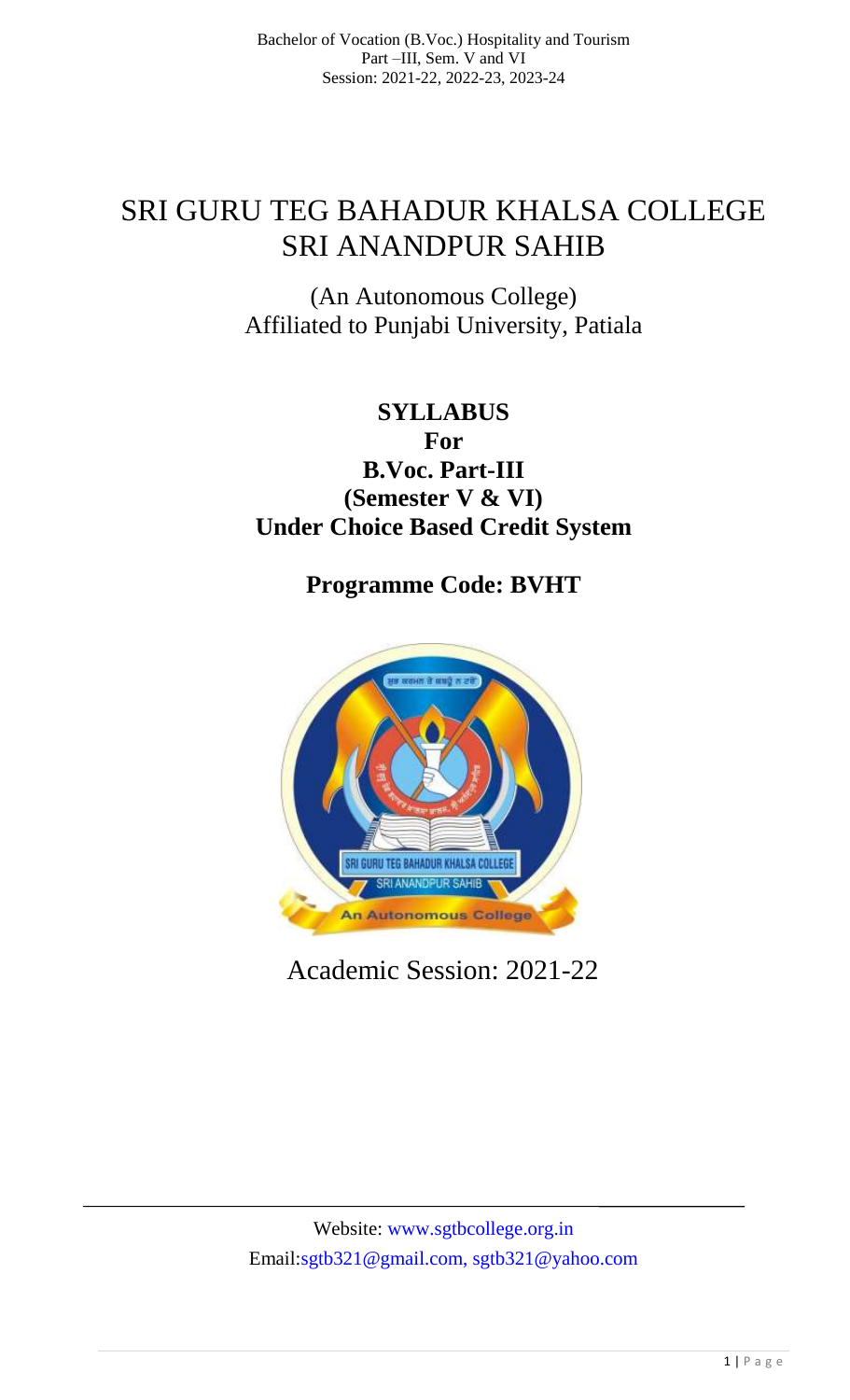# **Scheme of Syllabus for Bachelor in Vocation (B. Voc.) Hospitality and Tourism Semester – V As Per CBCS Session 2021-22, 2022-23, 2023-24**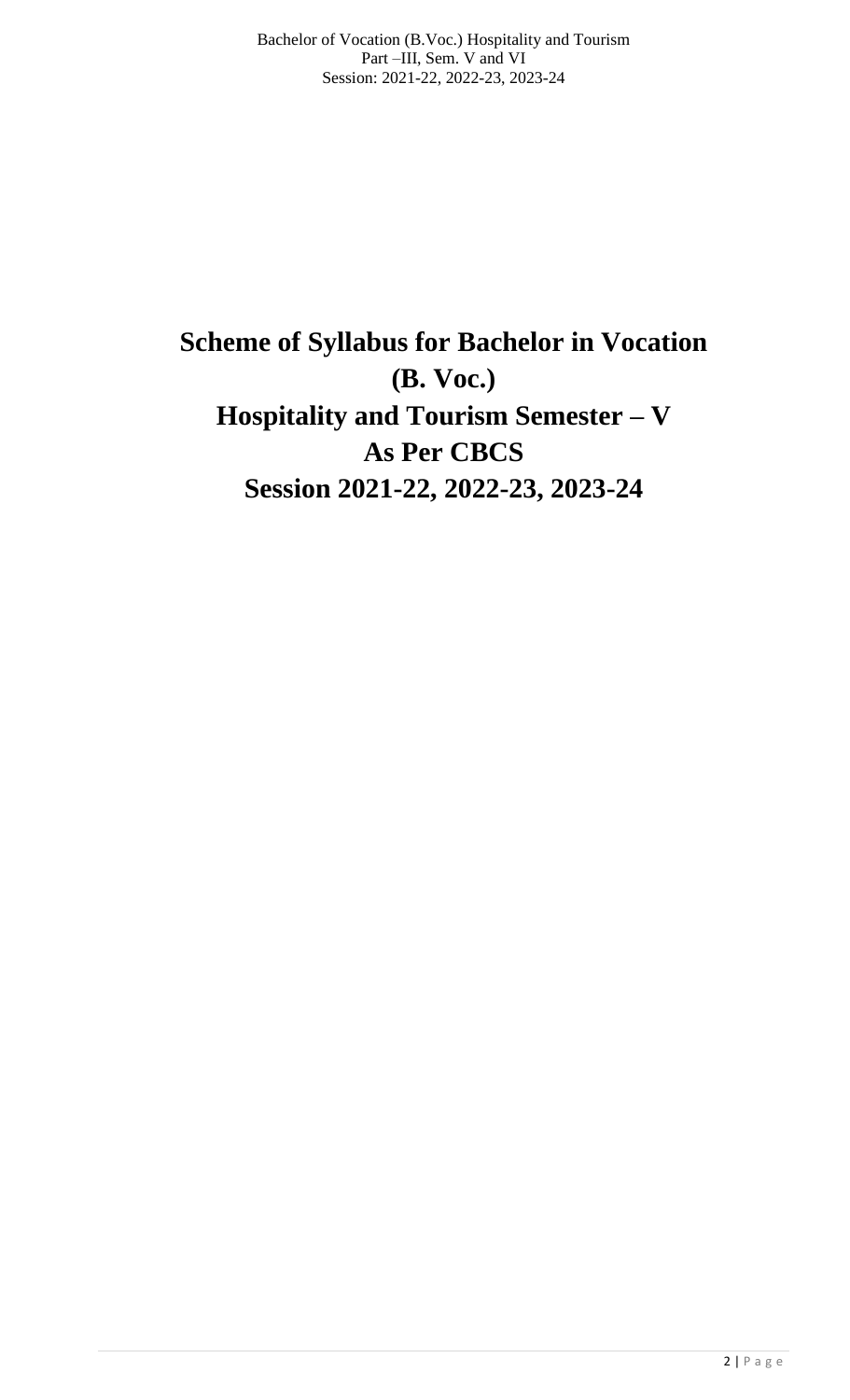# Bachelor of Vocation (B.Voc.) Hospitality and Tourism Part –III, Sem. V and VI Session: 2021-22, 2022-23, 2023-24

# **B.Voc (Hospitality and Tourism) Sem. V**

| $Semester - V$      |                                                                   |                  |                                |                                 |                                 |                              |  |  |
|---------------------|-------------------------------------------------------------------|------------------|--------------------------------|---------------------------------|---------------------------------|------------------------------|--|--|
| Code                | <b>Subject</b>                                                    | <b>Component</b> | <b>Total</b><br><b>Credits</b> | <b>External</b><br><b>Marks</b> | <b>Internal</b><br><b>Marks</b> | <b>Total</b><br><b>Marks</b> |  |  |
| <b>BVHT-</b><br>501 | <b>Travel Agency And Tour</b><br><b>Operation Management</b>      | <b>Skill</b>     | 5                              | 70                              | 30                              | 100                          |  |  |
| <b>BVHT-</b><br>502 | Housekeeping Operation-<br>V                                      | Skill            | 5                              | 70                              | 30                              | 100                          |  |  |
| BVHT-<br>503        | <b>Front Office</b><br>Operations - V                             | <b>Skill</b>     | 5                              | 70                              | 30                              | 100                          |  |  |
| <b>BVHT-</b><br>504 | Seminar on<br>Organizational Behaviour<br>in Hospitality Industry | Gen              | 3                              |                                 | 50                              | 50                           |  |  |
| <b>BVHT-</b><br>505 | Advertising & Personal<br>Selling                                 | Gen              | $\overline{4}$                 | 70                              | 30                              | 100                          |  |  |
| <b>BVHT-</b><br>506 | Ethical, Legal And<br><b>Regulatory Framework of</b><br>Tourism   | Gen              | $\overline{4}$                 | 70                              | 30                              | 100                          |  |  |
| <b>BVHT-</b><br>507 | Workshop on Hotel<br>Gen<br><b>Accounting System</b>              |                  | $\overline{4}$                 |                                 | 50                              | 50                           |  |  |
| <b>Total</b>        |                                                                   |                  | 30                             | 350                             | 250                             | 600                          |  |  |

**Credit Allocation -** General 12 (4+4+4), Skill 18 (5+5+5+3)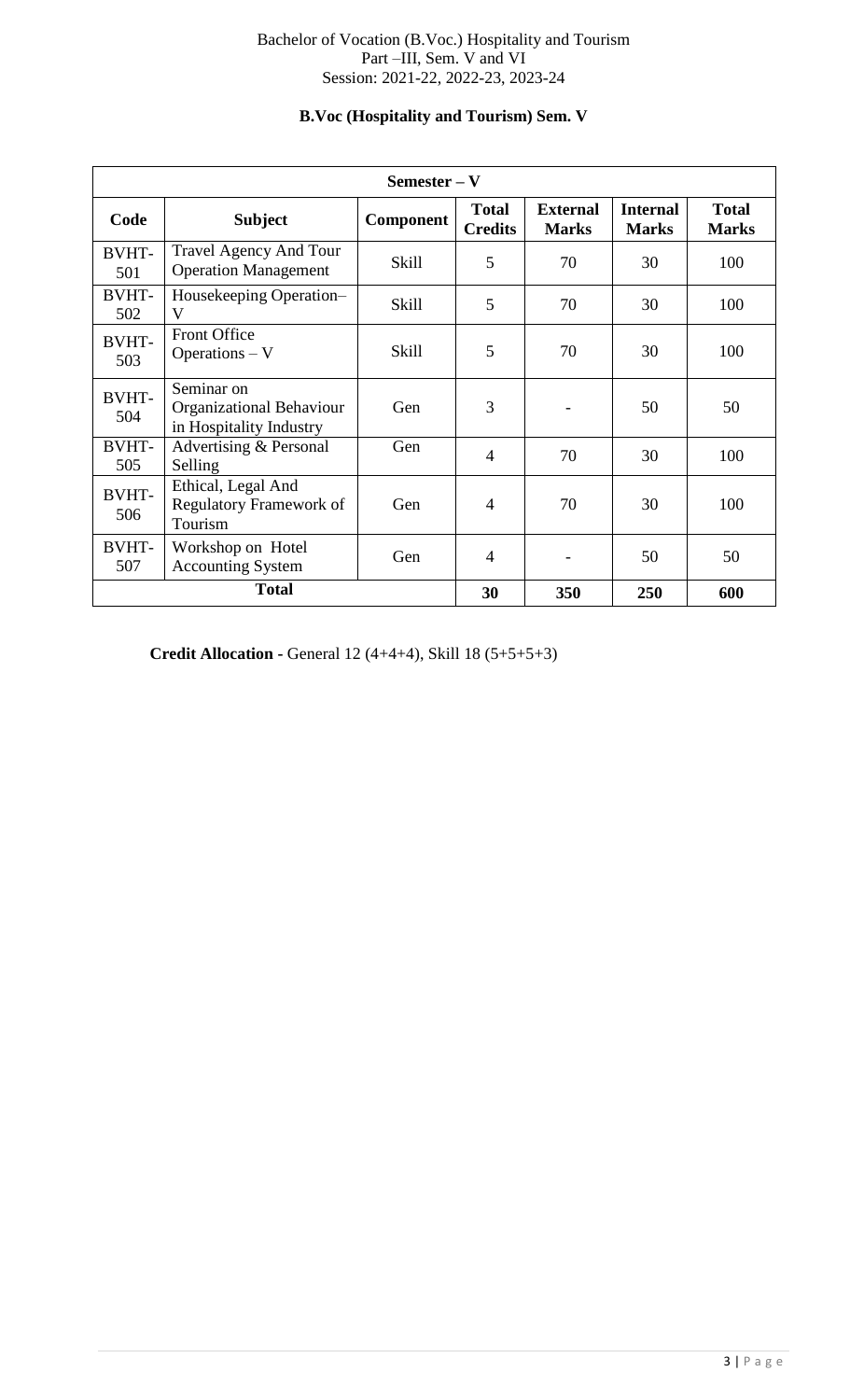#### **BVHT 501: TRAVEL AGENCY AND TOUR OPERATION MANAGEMENT**

**Maximum Marks: 100 Time Allowed: 3Hours External Examination: 70 Pass Marks: 35% Internal Assessment: 30 Teaching Hours: 90 Credit: 5 [4H(L)+1H(P)]** 

**Instructions for the paper setter:** The paper will be divided into three sections. Section- A and Section- B will be based on Section – A and Section- B of the syllabus respectively. Each of these sections will contain four questions of 10 (Ten) marks each. The students will be required to attempt two questions from each of these sections. Section  $-C$  will be compulsory. It will be based on entire syllabus and will contain 12 short answer type questions of three marks each out of which the students will be required to attempt any 10.

**Instructions for the candidates:** Candidates are required to attempt any two questions from Section A & B each carrying 10 marks and any 10 short answer type questions from section C. Each carrying 3 marks each.

**Course Objective:** The objective of this paper is to help students to acquire conceptual knowledge of the Travel Agency and Tour Operation and to impart skills for recording various kinds of operation management.

**Pedagogy:** Using of case studies and travel agencies and tour organisers visits for understanding .Use of Concerned Articles from Newspapers, journals and magazines. To organise group studies and expert lectures for understanding the Queries and Complaints.

#### **SECTION –A**

**Travel Agency and Tour Operation Business:** Definition and Differentiation; Linkages and Scope; **Growth of Travel Agency and Tour Operations Sector**: Role and contribution of travel agency and tour operations sector in the development of Tourism Industry. Functions of a Standard Travel Agency: Travel Information, Documentation, Tour Counselling, Ticketing, Reservation and Itinerary Immigration related services etc.

#### **SECTION - B**

**Functions of Tour Operators:** Negotiation and liaison with service providers-Tour package formulation, pre-tour arrangements, tour operations and post-tour management. **Tour operators' role**: as a principle, broker, whole seller and retailer- Tour Operators' role and Functions in Event Management- Source of income. **Procedure for setting up Travel Agency and Tour Operating Enterprises**: Organizational Structure, type of organization to be incepted i.e., proprietorship, partnership, private or public limited, etc. **Procedural requirements:** Approval from (DOT) and other organizations. **Travel agency and Tour Operations Sector in India**: Organization and Functions of TAAI and IATO- Impact of MNCs and Technological advancements on Travel Trade Sector with special reference to India.

**Course Learning Outcome:** To understanding the roles of travel agents and tour operators. Aware the students about the efficient working of travel agency and tour operation business.

- 1. JagmohanNegi (2008), Travel Agency and Tour Operations, Kanishka Publishiners Distributors, New Delhi, India, (1<sup>st</sup>edition).
- 2. Mohinder Chand (2007), Travel Agency and Tour Operations: An Introductory Text, Anmol Publications Pvt Ltd, New Delhi, India, (2<sup>nd</sup> revisededition).
- 3. Betsy Fay (1992), Essentials of Tour Management, Prentice Hall, New Jersey, United States.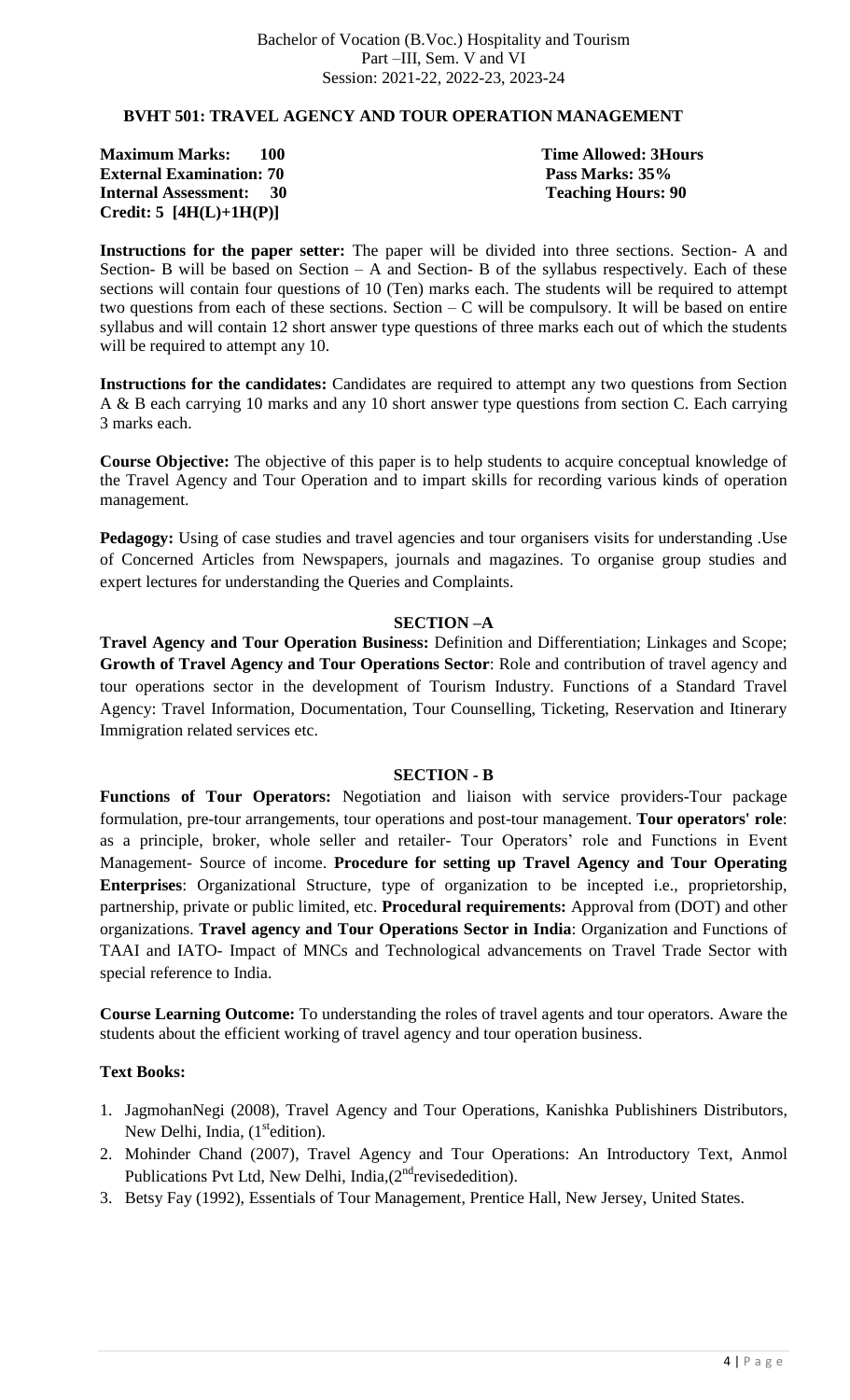# **BVHT 502: HOUSEKEEPING OPERATION -V**

**Maximum Marks: 100 Time Allowed: 3Hours External Examination: 70 Pass Marks: 35% Internal Assessment: 30 Teaching Hours: 90 Credit: 5 [4H(L)+1H(P)]** 

**Instructions for the paper setter:** The paper will be divided into three sections. Section- A and Section- B will be based on Section – A and Section- B of the syllabus respectively. Each of these sections will contain four questions of 10 (Ten) marks each. The students will be required to attempt two questions from each of these sections. Section – C will be compulsory. It will be based on entire syllabus and will contain 12 short answer type questions of three marks each out of which the students will be required to attempt any 10.

**Instructions for the candidates:** Candidates are required to attempt any two questions from Section A & B each carrying 10 marks and any 10 short answer type questions from section C. Each carrying 3 marks each.

**Corse Objective:** The objective of this paper is to help students to acquire conceptual knowledge of the housekeeping operations.

Pedagogy: Using of case studies and hotel and motels visits for better understanding .Use of Concerned Articles from Newspapers, journals and magazines. To organise group studies and expert lectures for understanding the Queries and Complaints. Experts from hotels for talk should be invited.

# **SECTION – A**

**Introduction to Housekeeping** -Importance & Functions of Housekeeping, Housekeeping Areas – Front-of-the-house, Back-of-the-house, Public Guest Rooms, Maids Room, Indoor and Outdoor Areas. **Layout of House Keeping Department** - Sections and Functions of the housekeeping department. Organisation Structure of housekeeping Department. Attributes of housekeeping staff.

#### **SECTION - B**

**Hotel Guest Rooms:** Introduction, Types, Amenities and facilities in guest rooms. **Cleaning Equipment's:** Classification, Equipment's used care & maintenance. Selection & purchase criteria Cleaning Agents - Classification, use, care and storage, General principles of cleaning **Work routine for floor supervisors and chamber maids**; Daily cleaning of occupied, departure, vacant, Under Repair & VIP rooms, **Evening service & second service procedures**; Weekly / Periodic cleaning , Special Cleaning tasks to be carried out.

**Course Learning Outcome:** To familiarise with the house keeping operations, Layout of House Keeping Department, Hotel Guest Rooms and Work routine for floor supervisors and chamber maids.

- 1. Cullen, P. (1997), Economics for Hospitality Management, International Thomson Business Press, London.
- 2. G. Raghu balan & Smritee Raghubalan (2009), Hotel Housekeeping: Operations and Management, Oxford Higher Education, Sectioned Kingdom, (Old edition).
- 3. Nilakant V (2004), Managing Organisational Change, Sage Publications, Chennai.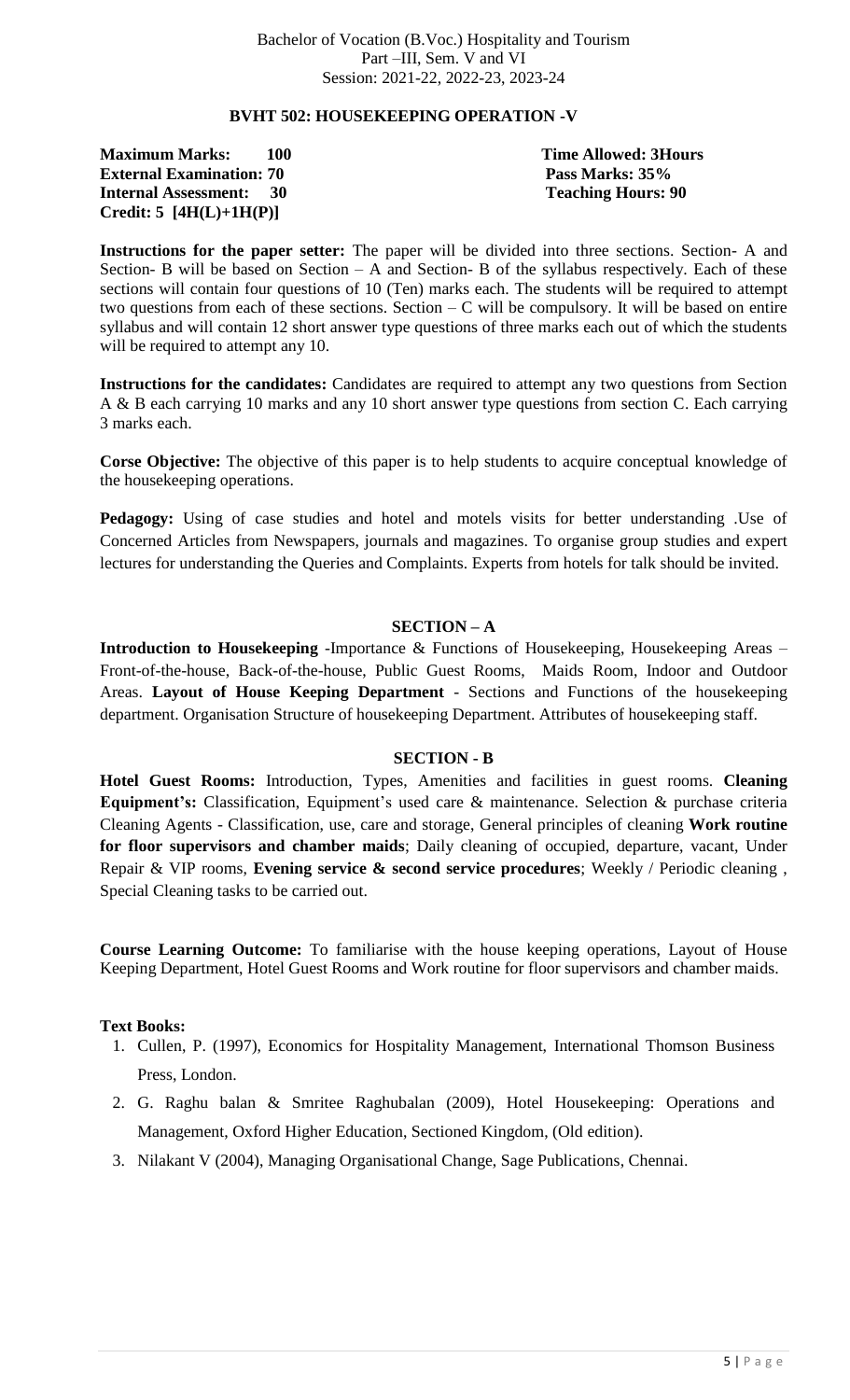# **BVHT 503: FRONT OFFICE OPERATIONS-V**

**Maximum Marks: 100 Time Allowed: 3Hours External Examination: 70 Pass Marks: 35% Internal Assessment: 30 Teaching Hours: 90 Credit: 5 [4H(L)+1H(P)]** 

**Instructions for the paper setter:** The paper will be divided into three sections. Section- A and Section- B will be based on Section – A and Section- B of the syllabus respectively. Each of these sections will contain four questions of 10 (Ten) marks each. The students will be required to attempt two questions from each of these sections. Section – C will be compulsory. It will be based on entire syllabus and will contain 12 short answer type questions of three marks each out of which the students will be required to attempt any 10.

**Instructions for the candidates:** Candidates are required to attempt any two questions from Section A & B each carrying 10 marks and any 10 short answer type questions from section C. Each carrying 3 marks each.

**Course Objective:** The objective of this paper is to help students to acquire conceptual knowledge about Front Office Operations in hospitality sector.

**Pedagogy:** Group discussion conducted for improving the skills. Online Lectures and online tutorials, Research Based Teaching and Expert lectures from field of legal environment to understand the current scenario. Use of Concerned Articles from Newspapers, journals, online portals and magazines.

#### **SECTION – A**

**Plan and Control day to day Front Office Activities**: Plan and schedule work requirement, Set standards for front office activities, Monitor the front office operation, Address guest complaints. **Assist in Managing the Front Office Operation:** Assist the management in taking strategic decisions, various guest services. Prepare budget and control costs, Implement processes and standards in front desk operation. **Room Tariff:** Introduction, meal plans and room tariff cards.

#### **SECTION - B**

**Manage the Front Office Staffing Process:** Recruit and select appropriate staff for front desk operations, Supervise front office employees, recognize the staff performance. **Lost And Found Procedure**: Procedure for Guest articles, Procedure for Lost Hotel Property Records maintained**. Night Auditing:** Meaning, Process, Duties and Responsibility of night auditor**.**

**Course Learning Outcome:** To aware the recent standards in front desk operation, Plan and Control day to day Front Office Activities and Manage the Front Office Staffing Process.

- 1. Syratt Gwenda (1995), Manual of Travel Agency Practice, Butterworth Heinmann, London.
- 2. Stevens Laurence (1990), Guide to Starting and Operating Successful Travel Agency, Delmar Publishers Inc., New York.
- 3. Gee, Chuck and Y. Makens (1990), Professional Travel Agency Management, Prentice Hall, New York.
- 4. Mohinder Chand (2007), Travel Agency Management: An Introductory Text, Anmol Publications Pvt. Ltd. New Delhi.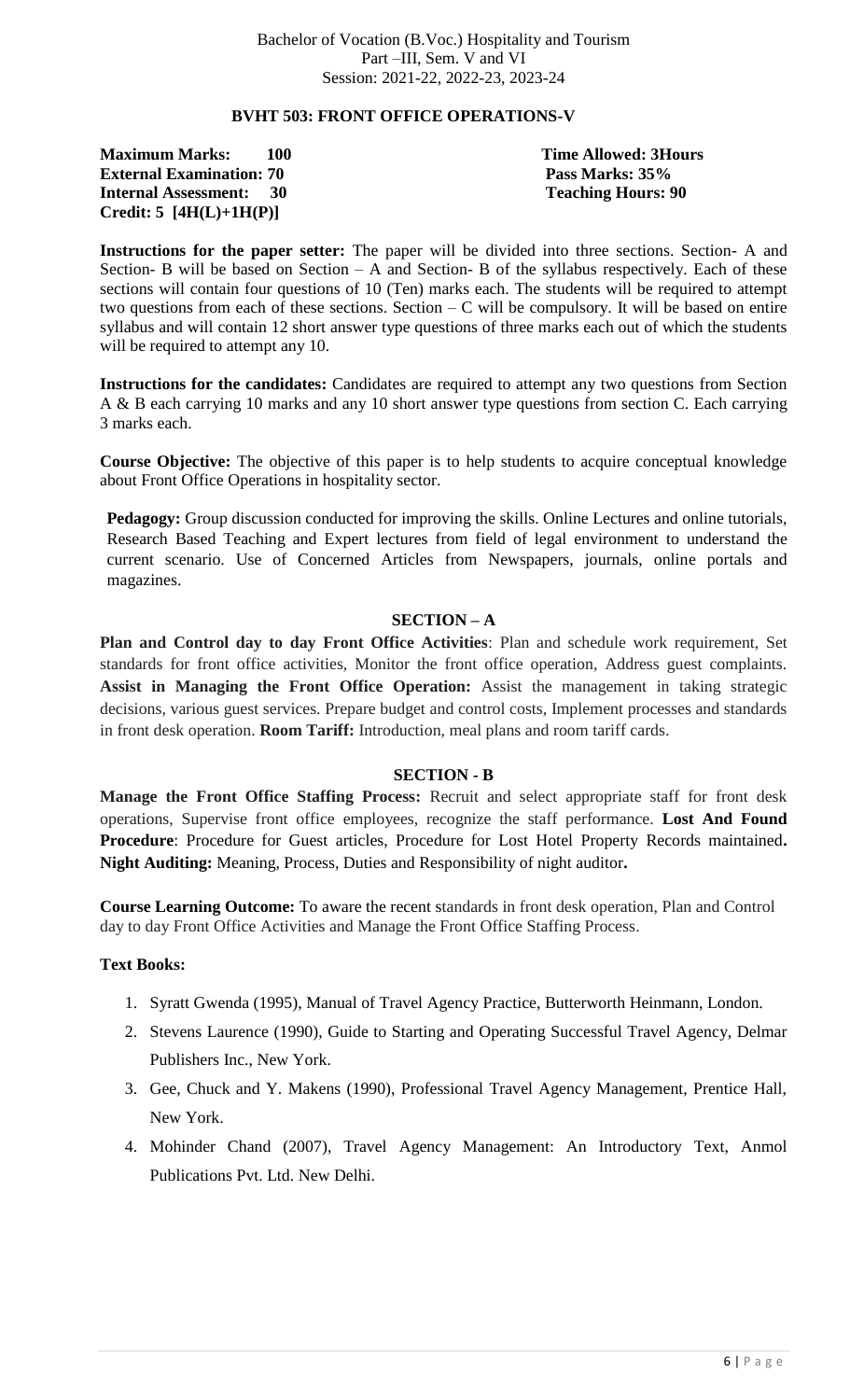# **BVHT 504: SEMINAR ON ORGANISATIONAL BEHAVIOUR IN HOSPITALITY INDUSTRY**

#### **Maximum Marks: 50 Pass Marks: 35% Internal Assessment: 50 Teaching Hours: 60 Credit: 3 [2H(L)+1H(P)]**

**Instructions for the Teacher:** Seminar will be in English or Punjabi medium. This course will carry 50 marks which shall be reserved for internal assessment. The internal assessment marks shall be based on factors such as: (a) Report (20 marks), Presentation (20 marks), and attendance and class participation (10 marks).

**Instructions for the candidates:** Students will work in a group to prepare a brief write-up due before the start of class covering the case study/ Class Assignment. Question in the case study/ Class Assignment would include the quantitative analysis of the problem solving and decision making**. Students will prepare report which is based on given topic by the concern teacher, which is internally evaluated by same concern teacher**

**Course Objective:** The objective of this paper is to help students to acquire conceptual knowledge about accounting process used in front office.

**Pedagogy:** Group discussion conducted for improving the skills to Organisational behaviour. Online Lectures and online tutorials, Research Based Teaching and Expert lectures from field of Organisational behaviour and motivation of employees to better understanding of basics of hospitality service. Use of Concerned Articles from Newspapers, journals, online portals and magazines.

# **SECTION - A**

**Introduction to Organization Behaviour**: Meaning, Definition, Features, Nature and Scope, Significance of Organisational behaviour. Need for studying organizational behaviour, Organisational behaviour process and models of organisational behaviour. **Motivation:** Meaning, Nature and Importance of Motivation. **Perception-** Meaning & Definition, Factors Influencing Perception, Perceptual Process.

#### **SECTION - B**

**Group Dynamics:** Definition and Characteristics of Groups, Why do people join groups, Types of Groups, Theories of Group Formation, Stages of group Development. Group behaviour, Determinants of Group behaviour, Group norms, Group tasks, Group cohesiveness, and Inter-Group conflicts. **Leadership:** Meaning and Nature of Leadership, Functions of leadership, Leadership Styles. Contemporary issues on Leadership.

**Course Learning Outcome:** To handling the team working process and to manage the human behavioural aspects like perception and leadership. To aware the role of group dynamics and motivation among the students.

- 1. Hellreigel, Don, John W. Slocum, Jr., and Richard W. Woodman (1994), Organizational Behavior, South Western College Publishing, Ohio, United States.
- 2. Hersey, Paul, Kenneth H. Blanchard and Dewey E. Johnson (2012), Management of Organisational Behaviour: Utilising Human Resources, Prentice Hall, New Delhi.
- 3. Ivancevich; John and Micheeol T.Matheson (2013), Organisational Behaviour and Management, Business Publication Inc., Texas.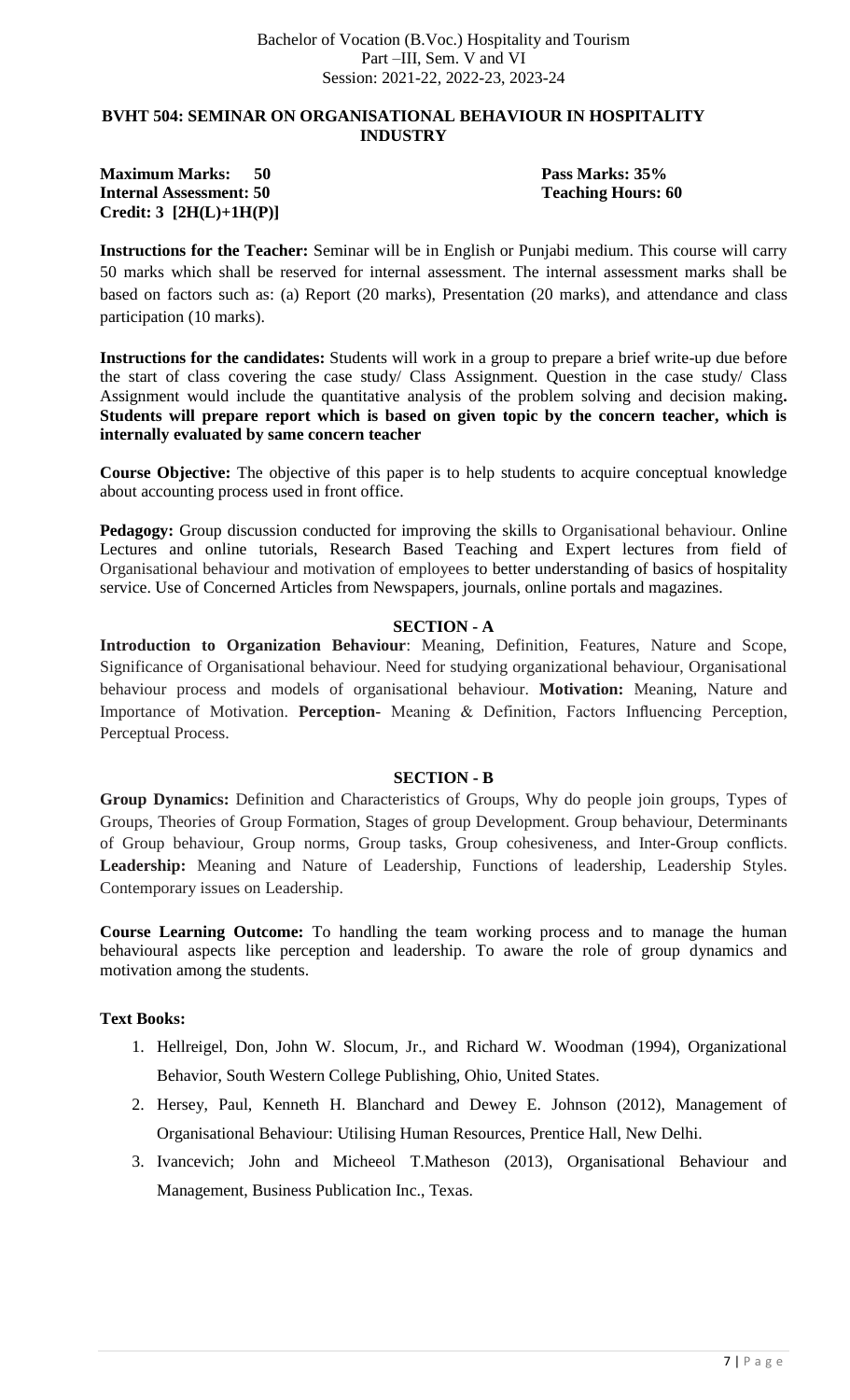#### **BVHT 505: ADVERTISING & PERSONAL SELLING IN HOSPITALITY SERVICES**

**Maximum Marks: 100 Time Allowed: 3Hours External Examination: 70 Pass Marks: 35% Internal Assessment: 30 Teaching Hours: 90 Credit: 5 [4H(L)+1H(P)]** 

**Instructions for the paper setter:** The paper will be divided into three sections. Section- A and Section- B will be based on Section – A and Section- B of the syllabus respectively. Each of these sections will contain four questions of 10 (Ten) marks each. The students will be required to attempt two questions from each of these sections. Section – C will be compulsory. It will be based on entire syllabus and will contain 12 short answer type questions of three marks each out of which the students will be required to attempt any 10.

**Instructions for the candidates:** Candidates are required to attempt any two questions from Section A & B each carrying 10 marks and any 10 short answer type questions from section C. Each carrying 3 marks each.

**Course Objective:** The objective of this paper is to help students to acquire basic knowledge of advertisement and personal selling.

**Pedagogy:** Using of case studies and hotel visits for understanding advertising & personal selling and online tutorials. Use of Concerned Articles from Newspapers, journals and magazines. To organise group studies and expert lectures for understanding the advertising & personal selling.

#### **SECTION - A**

*Introduction to Advertising:* Definition of Advertising, History of Advertising, Roles of Advertising, Function of Advertising, Key players in Advertising, Types of Advertising, Steps in Development of Advertisement. *Advertising Design:* Appeals, Message strategies & executorial framework, Advertising Design, Advertising theory, structure of Advertisement, message strategies, cognitive strategies, executional strategies; Advertising effectiveness.

#### **SECTION –B**

*Public Relation and Publicity:* Meaning of public Relation; Difference between public relation and Advertising, Role of public Relations, Process of public relation, Advantages and disadvantages of Public Relation. *Sales Promotion:* Scope and Role of Sales Promotion; Growth of Sales Promotion, Consumer-Oriented Sales Promotion, Techniques of Sales Promotion. Trade oriented Sales Promotion. Personal Selling: Personal Selling; Scope and Significance; Aims and Objectives of Personal Selling.

**Course Learning Outcome:** To give conceptual understanding of advertising & personal selling practices in hospitality business organizations. Proper use and implementation of planning techniques for increase organisational profits.

- 1. Condiff, Still & Govani (1998), Sales Management, Prentice Hall of India, New Delhi. ( $5<sup>th</sup>$ edition).
- 2. Wright, Winter and Zeigler (1990), Advertising, Tata McGraw Hill Publishing Company Ltd., New Delhi.
- 3. Philip R Cateora and John L Graham (1999), International Marketing, Irwin McGraw Hill, New York  $(1<sup>st</sup>$  edition).
- 4. Philip Kotler and Eduardo L Roberto (1989), Social marketing strategies for changing public behaviour, The free Press, New York, (revised edition).
- 5. William F Arens and Courtland L Bovee (1994), Contemporary Advertising, Irwin McGraw Hill, New York  $(1<sup>st</sup> edition).$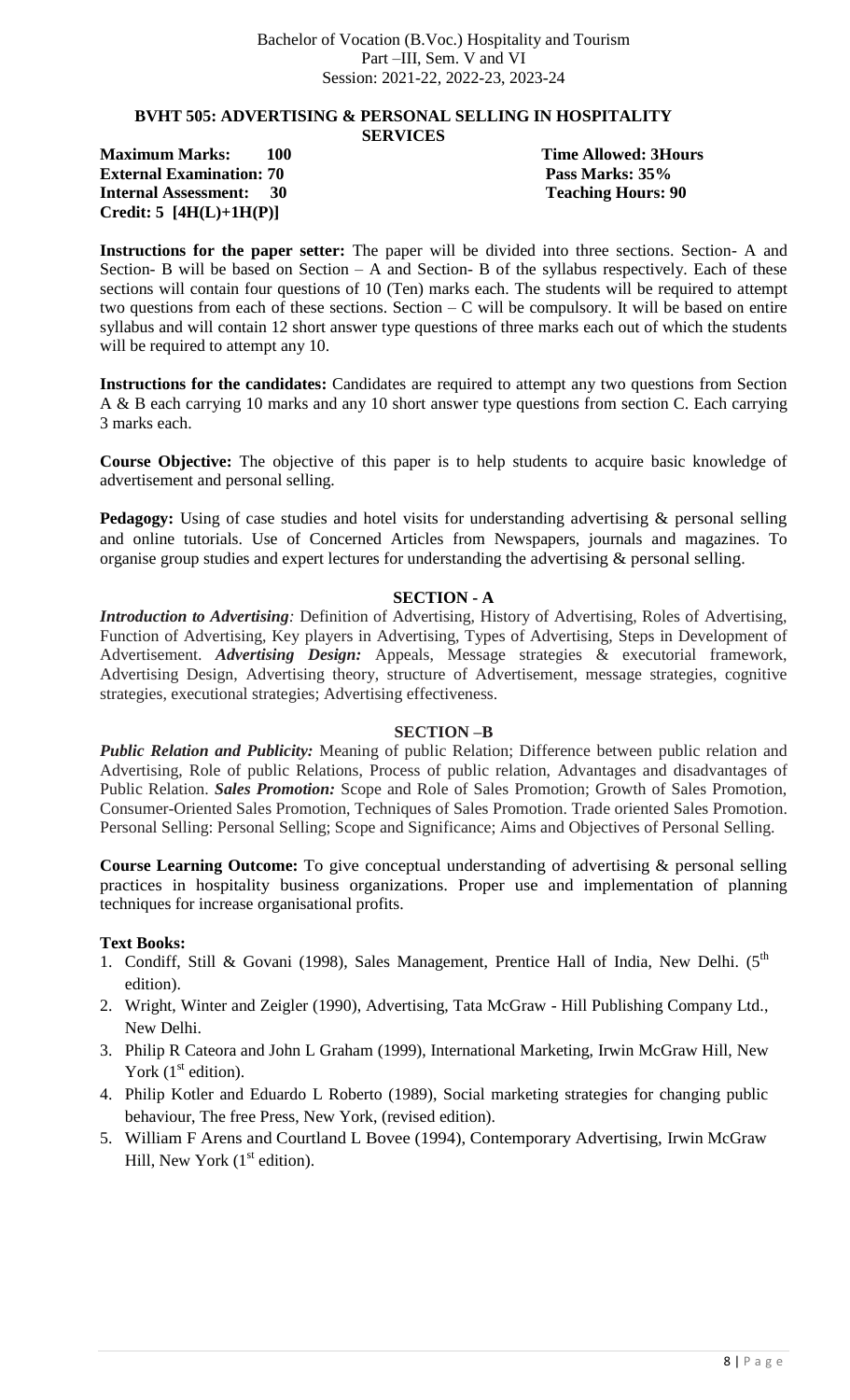#### **BVHT 506: ETHICAL, LEGAL AND REGULATORY FRAMEWORK OF TOURISM**

**Maximum Marks: 100 Time Allowed: 3Hours External Examination: 70 Pass Marks: 35% Internal Assessment: 30 Teaching Hours: 90 Credit: 5 [4H(L)+1H(P)]** 

**Instructions for the paper setter:** The paper will be divided into three sections. Section- A and Section- B will be based on Section – A and Section- B of the syllabus respectively. Each of these sections will contain four questions of 10 (Ten) marks each. The students will be required to attempt two questions from each of these sections. Section – C will be compulsory. It will be based on entire syllabus and will contain 12 short answer type questions of three marks each out of which the students will be required to attempt any 10.

**Instructions for the candidates:** Candidates are required to attempt any two questions from Section A & B each carrying 10 marks and any 10 short answer type questions from section C. Each carrying 3 marks each.

**Course Objective:** The objective of this paper is to help students to acquire conceptual knowledge about Ethical, Legal and Regulatory Framework of Tourism.

**Pedagogy:** Group discussion conducted for improving the skills. Online Lectures and online tutorials, Research Based Teaching and Expert lectures from field of legal environment to understand the current scenario. Use of Concerned Articles from Newspapers, journals, online portals and magazines.

# **SECTION - A**

*Tourism Ethics:* Ethics- meaning and importance in tourism business environment. Business Ethics in Travel and Tourism Sector. *Legal and Regulatory Framework in Travel and Tourism:* Introduction to Legislation Concept; principles and role of legislation in Tourism. **Tourism legislation**- Meaning and Components; Regulations related to Airlines and Airways- Safety and security of tourists. **Foreign Exchange Management Act.**

# **SECTION - B**

*Special Permits Regulations:* Special Permits to restricted areas for foreign tourists in India. Restricted area in India for foreign tourists and related authorities at these places to obtain permits, Permit related to various monasteries and wild life areas and their procedures.

**The Consumer Protection Act 1986:** Salient Features, Definition of consumer; Grievance redressed machinery. **Right to information Act 2005.**

**Course Learning Outcome:** To aware tourism Planning Process including development and Ethical, Legal and Regulatory Framework of Tourism industry.

- 1. Govt. of India, Dept. of Tourism: Tourism Guidelines (Latest).
- 2. Govt. of India, Ministry of Tourism: Tourism Guidelines (Latest).
- 3. D.J. Negi (2007), Hotel & Tourism Laws, Frank Brothers & Company (pub) Pvt Ltd, New Delhi, India.
- 4. Parampreet Singh (2019), RTI Act and its implementation, Fount Publishers LLP, India,  $(1<sup>st</sup>$  edition).
- 5. Robert C. Mill & Alastair Morrison (2017), The Tourism System, Kendall Hunt Publishing Co, Lowa, United States,  $(6^{th}$  edition).
- **6.** Manohar Sajnani (1999), Indian Tourism Business: A Legal Perspective, Gyan Publishing House, New Delhi, India.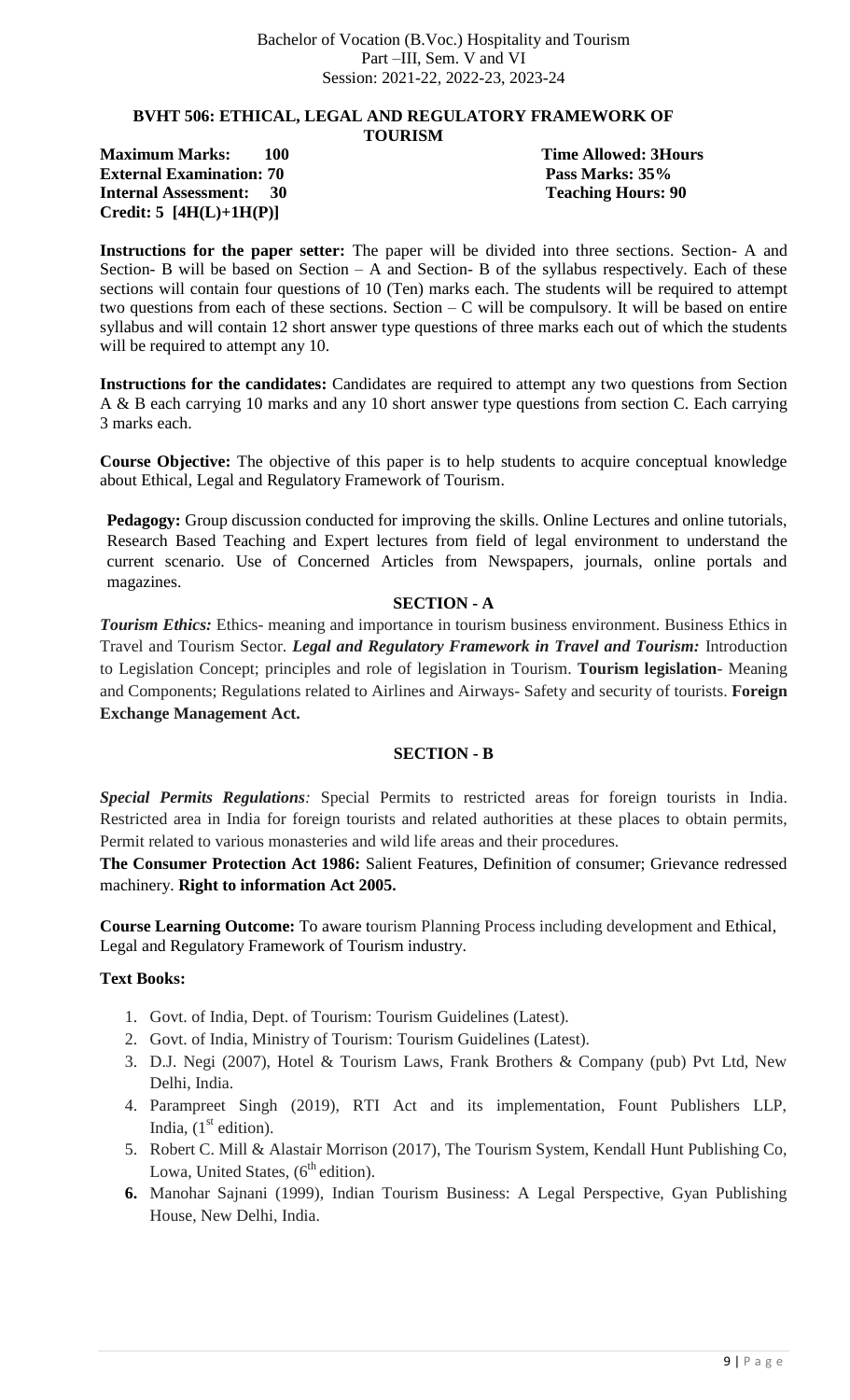### **BVHT 507: WORKSHOP ON HOTEL ACCOUNTING SYSTEM**

**Maximum Marks: 50 September 2018** Pass Marks: 35% **Internal Assessment: 50 Teaching Hours: 60 Credit: 4 [3H(L)+1H(P)]** 

**Instructions for the teacher:** Workshop will be in English or Punjabi medium. This course will carry 50 marks which shall be reserved for internal assessment. The internal assessment marks shall be based on factors such as: (a) Report (20 marks), Presentation (20 marks), and Attendance and class Participation (10 marks).

**Instructions for the candidates:** Students will work in a group to prepare a brief write-up due before the start of class covering the case study/ Class Assignment. Question in the case study/ Class Assignment would include the quantitative analysis of the problem solving and decision making**. Students will prepare report which is based on given topic by the concern teacher, which is internally evaluated by same concern teacher**

**Course Objective:** The objective of this paper is to help students to acquire conceptual knowledge about accounting process used in front office.

**Pedagogy:** The instructor is expected to use leading pedagogical approaches in the class room situation, lectures, case study analysis, group discussions, assignment writing and tests, research based methodology, innovative instructional methods, use of technology in the class room and comprehensive assessment practices to strengthen the teaching efforts.

#### **SECTION – A**

Basic Accounting concepts - Kinds of Accounts: Financial Accounting vs. Cost Accounting, Financial Accounting vs. Management Accounting, Double Entry Book Keeping: Rules of Double Entry System.

#### **SECTION – B**

Preparation of Journal and Ledger Accounts, Subsidiary books, Cash Book: Types of Cash Book, Purchase Book, Sales Book, Sales Return, Purchase Return Books and Trial balance. Final Accounts (Without Adjustments).

**Course Learning Outcome:** To make students aware of tourism basic accounting process of tourism including cash handling and record keeping. To make students understand financial accounting system, and to impart skills in accounting for various business transactions.

#### **Text Books:**

1. M.C.Shukla& T.S. Grewal : Advanced Accounts 2. R.L. Gupta : Advanced Accounts<br>
3. S.N. Maheswari : Advanced Accountir : Advanced Accounting 4. V.P. Sharma & Others : Advanced Accounting 5. A.K. Dhir : Advanced Accounting<br>6. Vikas Bansal : Business Accounting w  $\therefore$  Business Accounting with MS Excel & Tally, ERP 9.0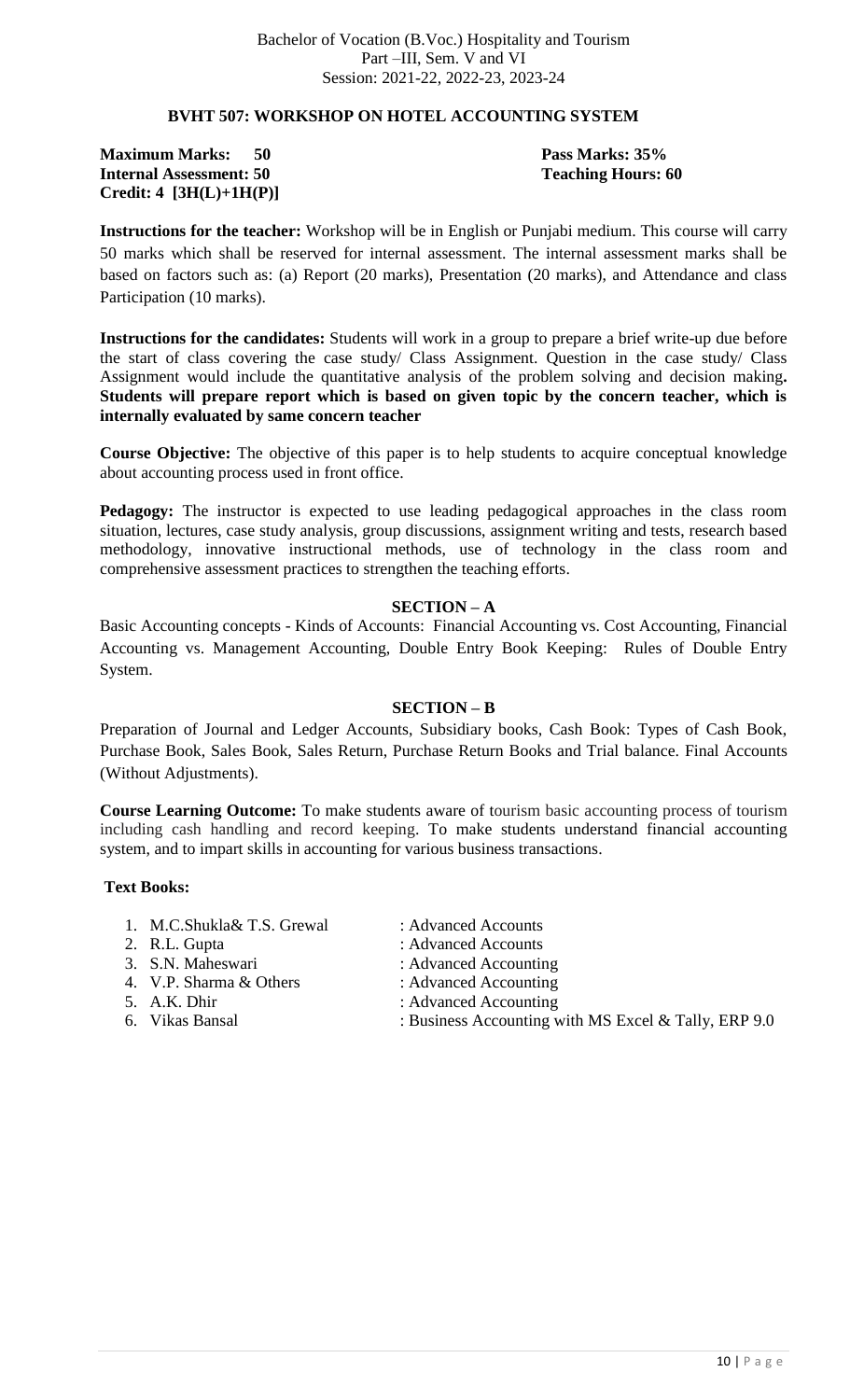# **Scheme of Syllabus for Bachelor in Vocation (B. Voc.) Hospitality and Tourism Semester– VI As Per CBCS Session 2021-22**

# **B.Voc (Hospitality and Tourism) Part- III, Sem.VI**

| Sr. No.        | <b>Subject Code</b> | <b>Subject</b>                     | <b>Marks</b> |
|----------------|---------------------|------------------------------------|--------------|
|                | <b>BVHT 601</b>     | Industrial training project        | 100          |
| 2              | <b>BVHT 602</b>     | Project Report and Log Book        | 100          |
| 3              | <b>BVHT 603</b>     | Presentation on the project report | 100          |
| $\overline{4}$ | <b>BVHT 604</b>     | Attendance (Industrial Training)   | 100          |
| 5              | <b>BVHT 605</b>     | Evaluation by trainer              | 100          |
| 6              | <b>BVHT 606</b>     | VIVA-VOCE (Combine all Semester)   | 100          |
|                |                     | 600                                |              |